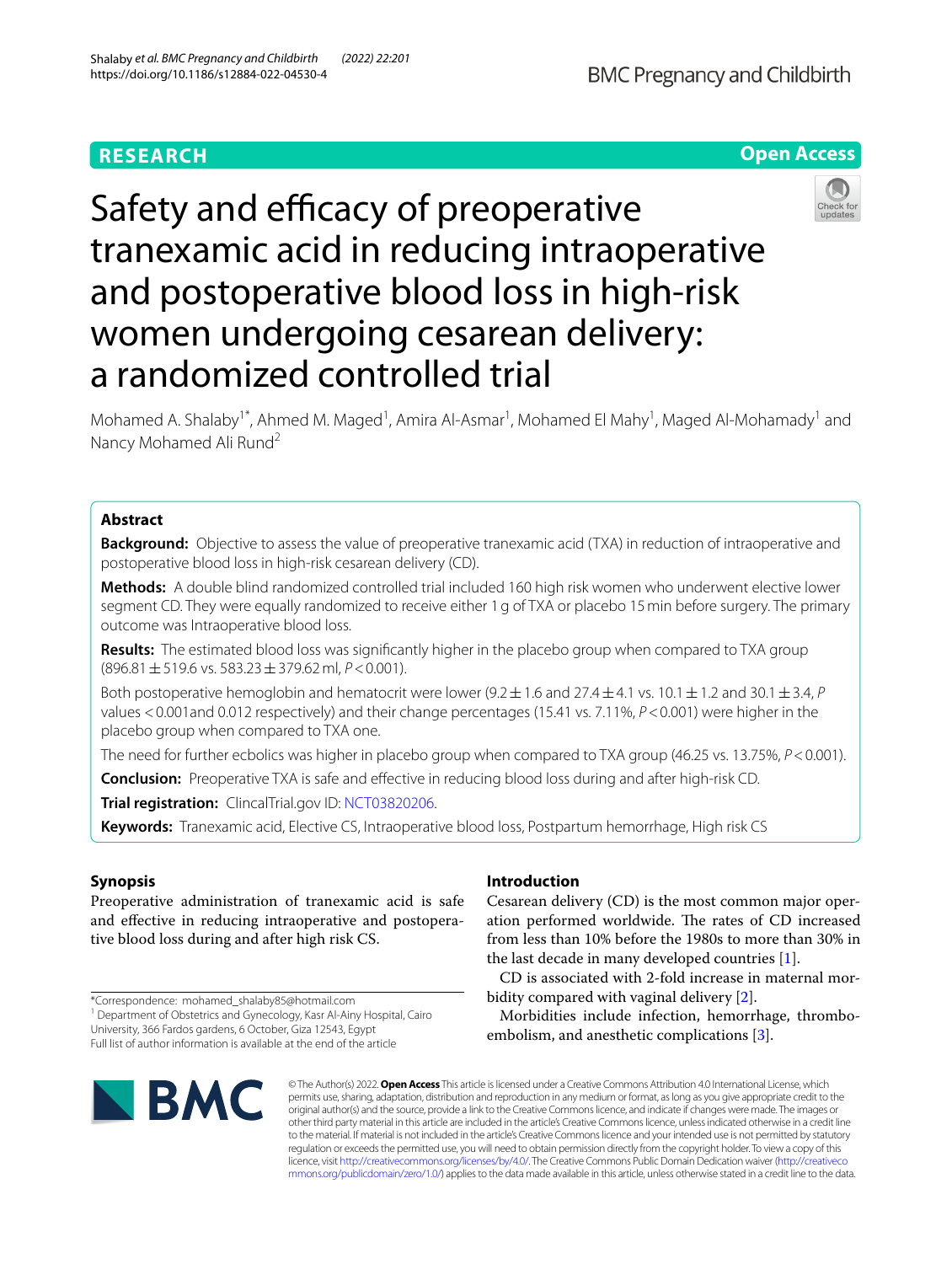Obstetrical hemorrhage, hypertension and infection constitute the triad of maternal death causes [\[4](#page-5-3)].

Intraoperative and postoperative maternal hemorrhage are the main operative complications associated with high-risk CD. Anterior placenta previa, multiple pregnancies, and severe pre-eclampsia are all associated with a high risk of major PPH requiring immediate blood transfusion [\[1](#page-5-0)].

Many uterotonics as oxytocin, ergometrine and prostaglandins especially misoprostol were tested to minimize both intraoperative and postoperative. Bleed loss during and after CD [\[5\]](#page-5-4).

Antifbrinolytic agents as tranexamic acid (TXA) were efective in prevention of bleeding complications with few side efects in various conditions [[6\]](#page-5-5). WOMAN Trial Collaborators study proved that the use of TXA in women with postpartum hemorrhage had a large survival beneft [\[7\]](#page-5-6). TXA could decrease blood loss during surgery by almost 1/3 when compared to placebo [[8\]](#page-5-7).

TXA is a synthetic derivative of lysine with antifbrinolytic action. It blocks lysine binding sites on plasminogen molecules, preventing its interaction with formed plasmin and fbrin resulting in prevention of plasminogen activation with subsequent steadying of the preformed fbrin plug resulted from secondary hemostasis [\[9](#page-5-8)].

TXA was counted in WHO Model List of Essential Medicines [\[10](#page-5-9)] after confrmation of its ability to reduce mortality in trauma patients sufering from bleeding when administered early [[11](#page-5-10)].

The use of TXA to reduce blood loss during and after surgery is routine nowadays in many procedures as coronary artery bypass, orthopedic and urological surgeries [[12\]](#page-5-11).

In obstetrics, TXA is used to treat pregnancy-related bleeding as threatened abortion, placenta previa and postpartum hemorrhage, [\[13](#page-5-12)].

Some studies proved the efectiveness of TXA in reducing blood loss during and after CD [[14–](#page-5-13)[16](#page-5-14)]. However, none of them targeted high risk CD.

The aim of our study is to investigate the safety and efficacy of preoperative TXA for the reduction of blood loss during and after elective lower-segment cesarean delivery to reduce intraoperative blood loss in high-risk lower segment cesarean sections.

## **Materials and method**

This study is a prospective, double-blinded, randomized placebo-controlled one that was conducted between January 31, 2019, and December 15, 2019 at Kasr alAiny maternity hospital, Cairo University. All participating women have signed an informed written consent after explaining the risks and benefits of the study. The consents were signed after approval of the kasr Alainy ethical committee. The trial was registered at clinical trial registry on January 29, 2019. NCT03820206.

All participants were scheduled for elective lower segment Cesarean section with their age ranged between 20 and 40years old and gestational age between completed 37 and 41weeks. All participants had one or more high risk for increased intraoperative blood loss. The risk factors included women with overdistended uterus (e.g. multiple gestation, macrosomic fetus >4500g or polyhydramnios with amniotic fuid index >24), placenta previa, anemia and those who received intraoperative blood transfusion during prior CS.

Exclusion criteria included women with previous history of thromboembolic events, allergy to tranexamic acid and those with morbidly adherent placenta.

Women who were expected to encounter intraoperative complications as visceral injuries were also excluded from the study.

All participants were carefully evaluated through full history, general and abdominal examination to evaluate the risk factors properly and ensure adherence to our inclusion and exclusion criteria.

Obstetric ultrasound was done before surgery to assess the fetal age and maturity, placental location and amniotic fuid. Routine laboratory investigation were done including complete blood count and coagulation profle.

At the same surgical day, participants were equally randomized using computer-generated random numbers to one of the 2 groups. The anesthesiologist, obstetric surgeon, participants and outcome assessor were all blinded.

Fifteen minutes before surgery, women in the active group received  $1g(10ml)$  of tranexamic acid (Kapron, Amoun, Egypt; diluted in 20mL of glucose 5% while women in the control group received 30mL of glucose 5%. Tranexamic acid ampoules were stored at 15–20°C temperature in a dry contained. Both solutions were injected slowly over a period of 5min [[16\]](#page-5-14).

All CS were done under regional anesthesia by obstetric surgeon with 5 or more years' experience in obstetric management. The same technique was used in all women. Pfannenstiel incision, transverse lower segment uterine incision, Cord clamping immediately after fetal extraction, uterine exteriorization, two layers repair of the uterine incision and layered closure of the abdominal wall were done in all women. All women were followed up for 48h.

After fetal extraction, all participants received a combination of intravenous 5IU oxytocin (Syntocinon, Novartis, Basel, Switzerland) and intramuscular 0.2mg ergometrine (Methergine, Novartis, Basel, Switzerland) followed by intravenous drip of 20 IU oxytocin diluted in 500mL lactated Ringer's solution with a rate of 125mL/h).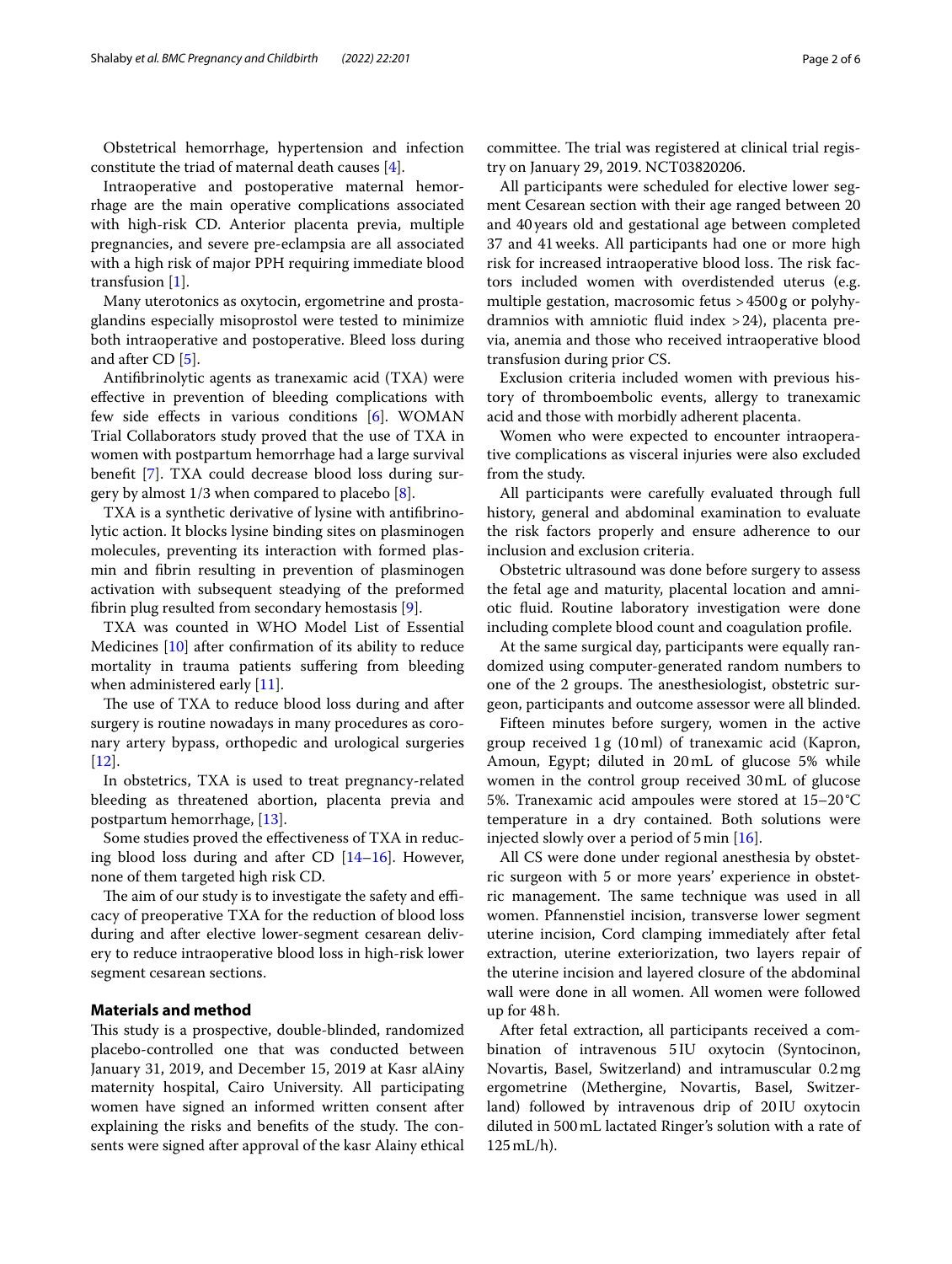All women have instructed to report any manifestations of thromboembolism. Reexamination for all participants was done after 1 and 4weeks after discharge.

We calculated the intraoperative blood loss by taking the mean of the 2 famous methods of estimation. The frst one was done through the formula Blood loss equals estimated blood volume  $(EBV) \times preoperative$  hematocrit−postoperative hematocrit divided by preoperative hematocrit [\[17](#page-5-15)].

While the second one was through the weight difference of the dressings and towels before and after the operation added to the fuid volume inside the suction apparatus [\[5](#page-5-4)].

Intraoperative blood loss was the primary outcome parameter. Other outcomes included the need for further ecbolics, the need of intraoperative blood transfusion and occurrence of any side efects as thromboembolism.

Sample size was calculated using estimated intraoperative blood loss as the primary outcome. Elsedeek [[18\]](#page-5-16) reported the Mean $\pm$ SD postpartum blood loss as  $324 \pm 167$  ml in the control group. Considering a 25% reduction in the blood postpartum loss, 80 women in the

experimental group and 80 in the control were needed to reject the null hypothesis that the population means of the experimental and control groups are equal with probability (power) 0.9. The Type I error probability associated with this test of this null hypothesis is 0.05. Sample size calculation was done using G\*Power software version 3.1.2.11.

Data were coded and entered using SPSS version 25 (IBM, Armonk, NY, USA). Data were described using  $mean \pm SD$ , median, range for numerical data, and number and percentage for categorical data.

Kruskal-Wallis and Mann-Whitney tests were used to compare numerical variables and χ2 test was used to compare categorical data, *P* value less than 0.05 was considered statistically signifcant.

### **Results**

We assessed 186 women evaluated, 160 were randomized to one of the 2 groups (Fig. [1](#page-2-0)).

No statistical diference was found between women subjected to TXA and those subjected to placebo

<span id="page-2-0"></span>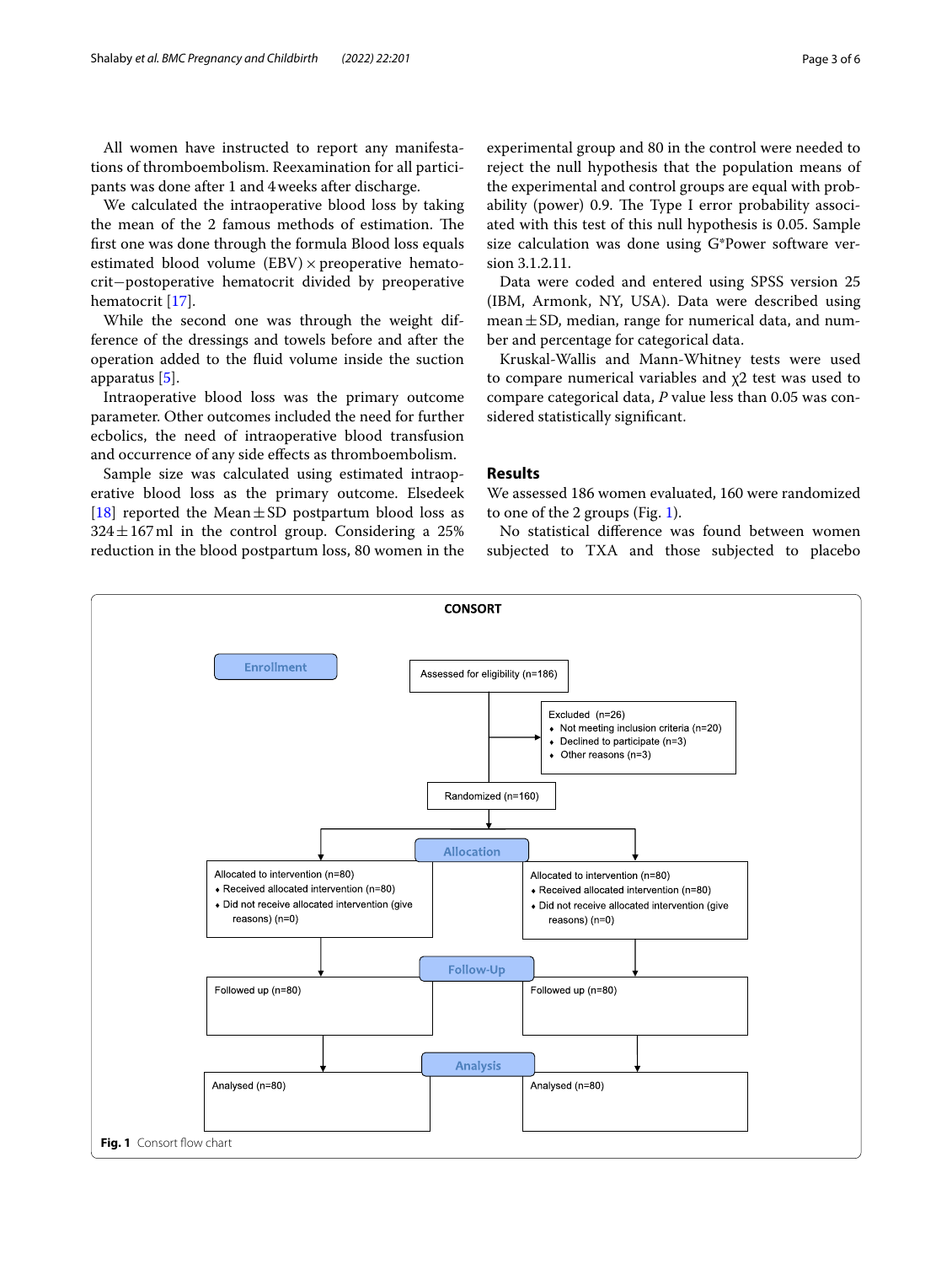regarding maternal age, weight, gestational age or mode of previous delivery (Table [1](#page-3-0)).

Placenta previa was the commonest risk factor in both groups followed by fetal macrosomia and anemia (Table [1](#page-3-0)).

The duration of the operation, neonatal birth weight, Parameters of neonatal outcomes named Apgar 1min, Apgar 5min and neonatal ICU admission were statistically not diferent between the 2 study groups (Table [1\)](#page-3-0).

The estimated blood loss was significantly higher in the placebo group when compared to TXA group  $(P<0.001)$ (Table [2\)](#page-3-1).

Both postoperative hemoglobin and hematocrit were lower and their change percentages were higher in the placebo group when compared to TXA one (Table [2](#page-3-1)).

## <span id="page-3-0"></span>**Table 1** Demographic and clinical characteristics<sup>a</sup>

|                                 |                                                    | Tranexamic acid group<br>$(n=80)$ | Placebo group $(n=80)$ | P value |
|---------------------------------|----------------------------------------------------|-----------------------------------|------------------------|---------|
| Age (years)                     |                                                    | $28.9 \pm 4.46$                   | $28.5 \pm 4.45$        | 0.758   |
| Weight (kilogram)               |                                                    | $85.7 \pm 7.8$                    | $90.1 \pm 8.84$        | 0.121   |
| Gestational age (weeks)         |                                                    | $38.1 \pm 1.1$                    | 37.9±1.1               | 0.729   |
| Mode of previous deliveries     | None                                               | 10 (12.5%)                        | 12 (15%)               | 0.521   |
|                                 | VD                                                 | 16 (20%)                          | 19 (23.75%)            |         |
|                                 | 1 previous CS                                      | 34 (42.5%)                        | 34 (42.5%)             |         |
|                                 | 2 previous CS                                      | 11 (13.75%)                       | 10 (12.5%)             |         |
|                                 | > 2 previous CS                                    | 9(11.25%)                         | 5(6.25%)               |         |
| Risk factors                    | Anemia                                             | 11 (13.75%)                       | 13 (16.25%)            | 0.623   |
|                                 | Polyhydramnios                                     | 8 (10%)                           | 5(6.25%)               |         |
|                                 | Fetal macrosomia                                   | 15 (18.75%)                       | 17 (21.25%)            |         |
|                                 | Twin pregnancy                                     | 6(7.5%)                           | 9(11.25%)              |         |
|                                 | Placenta previa                                    | 31 (38.75%)                       | 25 (31.25%)            |         |
|                                 | Received blood transfusion dur-<br>ing previous CS | 9(11.25%)                         | 11 (13.75%)            |         |
|                                 | Total                                              | 80                                | 80                     |         |
| Duration of operation (minutes) |                                                    | 49.9±19.7                         | 47.8±19.1              | 0.341   |
| Neonatal birth weight (grams)   |                                                    | 3888.4 ±712.8                     | 3912.1±761.9           | 0.824   |
| Neonatal outcome                | Apgar 1 min                                        | $7.1 \pm 0.9$                     | $7.0 \pm 0.9$          | 0.885   |
|                                 | Apgar 5 min                                        | $8.9 \pm 1.1$                     | $8.9 \pm 1.0$          | 0.619   |
|                                 | NICU admission                                     | 8 (10%)                           | 9 (11.25%)             | 0.662   |

 $^{\rm a}$  Values given as mean $\pm$  SD or number (percentage)

<span id="page-3-1"></span>**Table 2** Estimated blood loss, hemoglobin, hematocrit, platelet count, and need for ecbolics<sup>a</sup>

|                                           | Tranexamic acid group $(n=80)$ | Placebo group $(n=80)$ | P value |
|-------------------------------------------|--------------------------------|------------------------|---------|
| Estimated blood loss (mL) <sup>b</sup>    | $583.23 \pm 379.62$            | $896.81 \pm 519.6$     | < 0.001 |
| Hemoglobin concentration (g/dL)           |                                |                        |         |
| Preoperative                              | $10.9 + 1.1$                   | $11.0 \pm 1.0$         | 0.852   |
| Postoperative                             | $10.1 \pm 1.2$                 | $9.2 \pm 1.6$          | < 0.001 |
| Percentage change                         | 7.34 (1.4-18.34)               | $16.36(7.5 - 25.7)$    | < 0.001 |
| Hematocrit %                              |                                |                        |         |
| Preoperative                              | $32.8 \pm 3.2$                 | $33.1 \pm 3.0$         | 0.662   |
| Postoperative                             | $30.1 \pm 3.4$                 | $27.4 \pm 4.1$         | 0.012   |
| Percentage change                         | $7.11(2.7-19.87)$              | 15.41 (6.9-27.1)       | < 0.001 |
| Need for further echolics                 | 11 (13.75%)                    | 37 (46.25%)            | < 0.001 |
| Need for intraoperative blood transfusion | $(1.25\%)$                     | 5(6.25%)               | 0.071   |

 $^{\rm a}$  Values are given as mean  $\pm$  SD, median (range), or number (percentage).

<sup>b</sup> *EBL* Estimated blood volume (EBV)×preoperative hematocrit−postoperative hematocrit / preoperative hematocrit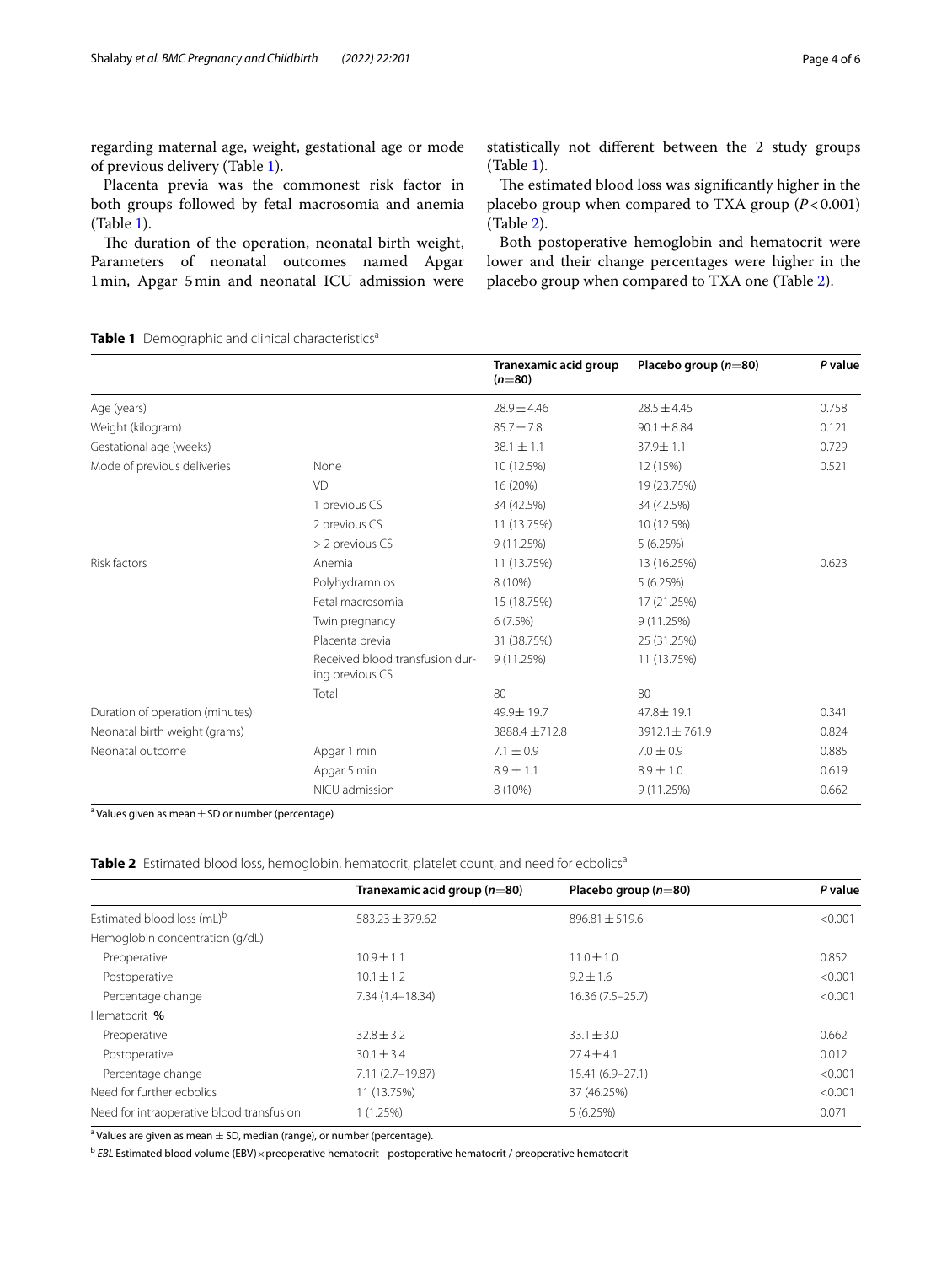The need for further ecbolics was higher in placebo group when compared to TXA group  $(P<0.001)$ (Table [2](#page-3-1)).

The need for intraoperative blood transfusion was more in placebo group compared to TXA one. However, the diference didn't reach statistical signifcance (*P* 0.071) (Table [2\)](#page-3-1).

## **Discussion**

The results of our study clearly demonstrated the ability of preoperative TXA to minimize intraoperative blood loss during high risk CD.

Placental separation during delivery is associated with powerful myometrial contractions, enhanced platelet activity, release of coagulation factors and increase of fbrinolytic activity (which continues for 6–10h after delivery [[19](#page-5-17)].

According to these facts, TXA can reduce blood loss after delivery regardless its mode through its fbrinolytic activity.

In our study, TXA signifcantly decreased intraoperative blood loss from  $896.81 \pm 519.6$  in those who didn't receive the drug to  $583.23 \pm 379.62$  in women who received it.

Previous studies demonstrated the ability of TXA to decrease blood loss associated with CD.

Maged and colleagues in 2015 found in a RCT that 1 g of TXA could decrease blood loss in full term women who underwent elective lower segment CD from  $700.3 \pm 143.9$  mL in control women to  $459.4 \pm 75.4$  mL with only 6 participants had blood loss >1000mL. None of them was in TXA group. They didn't report any side effects through 4 weeks follow up duration  $[16]$  $[16]$ .

The reduction in blood loss was confirmed in another 2 studies [[20,](#page-5-18) [21\]](#page-5-19).

A large multicenter, double-blinded RCT, 4431 pregnant women who underwent CD were randomized to receive 1g of TXA or placebo. Postpartum hemorrhage was reported in 26.7% (556/2086) and 31.6% (653/2067) in TXA and placebo group respectively adjusted risk ratio, 0.84; 95% confdence interval [CI], 0.75 to 0.94;  $P=0.003$ ). The rate of PPH was higher than the usual reported rates which may br related to the distribution of different risk factors. They concluded that TXA lowered the incidence of postpartum hemorrhage and the rate of red cell transfusion by day 2 but didn't lower the hemorrhage related secondary outcomes named the use of additional uterotonic agents, and postpartum blood transfusion [\[22](#page-5-20)].

Both Sentürk and colleagues in 2013 [\[23](#page-5-21)] and Yehia and associates  $[24]$  $[24]$  confirmed the efficacy of TXA to reduce blood loss during CD without reporting any thromboembolic, gastrointestinal, or allergic complications. Similar fndings were reported by Yang et al. [[25\]](#page-5-23) after vaginal delivery.

One meta-analysis included 104 studies confrmed the efficacy of TXA to decrease postoperative blood loss. However, that decrease was diferent according to the type of surgery and the time of TXA administration [[8\]](#page-5-7).

Another meta-analysis that included 34 articles only fve of them were RCT and the rest was either observational  $(7)$  or case reports  $(22)$  also confirmed the efficacy of TXA to decrease blood loss. However, it reported pulmonary embolism in 2 cases without confrming the relation of these events to administration of TXA  $[26]$  $[26]$ .

According to our fndings, the percentage of change between preoperative and postoperative hemoglobin and hematocrit were signifcantly lower in women who received TXA when compared to control women (7.34 and 7.11 vs. 16.36 and 15.41 respectively).

In addition to the ability of TXA to decrease intraoperative blood loss, it markedly decreased the need for further ecbolics from 46.25 to 13.75%.

Similar decrease in the need for additional uterotonic drugs after administration of TXA was reported by Gungorduk and colleagues in 2011 [[15](#page-5-25)].

We also demonstrated the ability of TXA to decrease the need of intraoperative blood transfusion from 6.25 to 1.25%. However, this diference didn't reach a statistical signifcance. We believe that a larger sample size can detect a signifcant diference.

To the best of our knowledge, our study is the frst RCT to evaluate the efect of TXA on blood loss during highrisk CD. It was double blind with properly calculated sample size. We believe that larger sample size could demonstrate additional benefts as need for transfusion. We used 2 methods to evaluate blood loss both the most common and most accurate methods. The main limitation of our study was the short follow up duration as the long term maternal and neonatal efects of the drug cannot be assessed.

The beneficial effects of TXA in reducing intraoperative and postoperative blood loss should be titrated against its side effects and risks. A future RCT with adequate sample size and long follow up is recommended to establish its value and whether it should be used routinely in highrisk women or in special population only.

#### **Acknowledgements**

We all would like to thank all nurses and residents in our teaching hospital for their effective role in this study also we cannot forget the great role of KASRALAINY hospital so many thanks.

#### **Disclosure**

The authors report no conficts of interest in this work.

#### **Authors' contributions**

M A Shalaby: Project development, Data Collection, Manuscript writing. AM Maged: Data analysis, Manuscript writing. A Al-asmar: Project development,